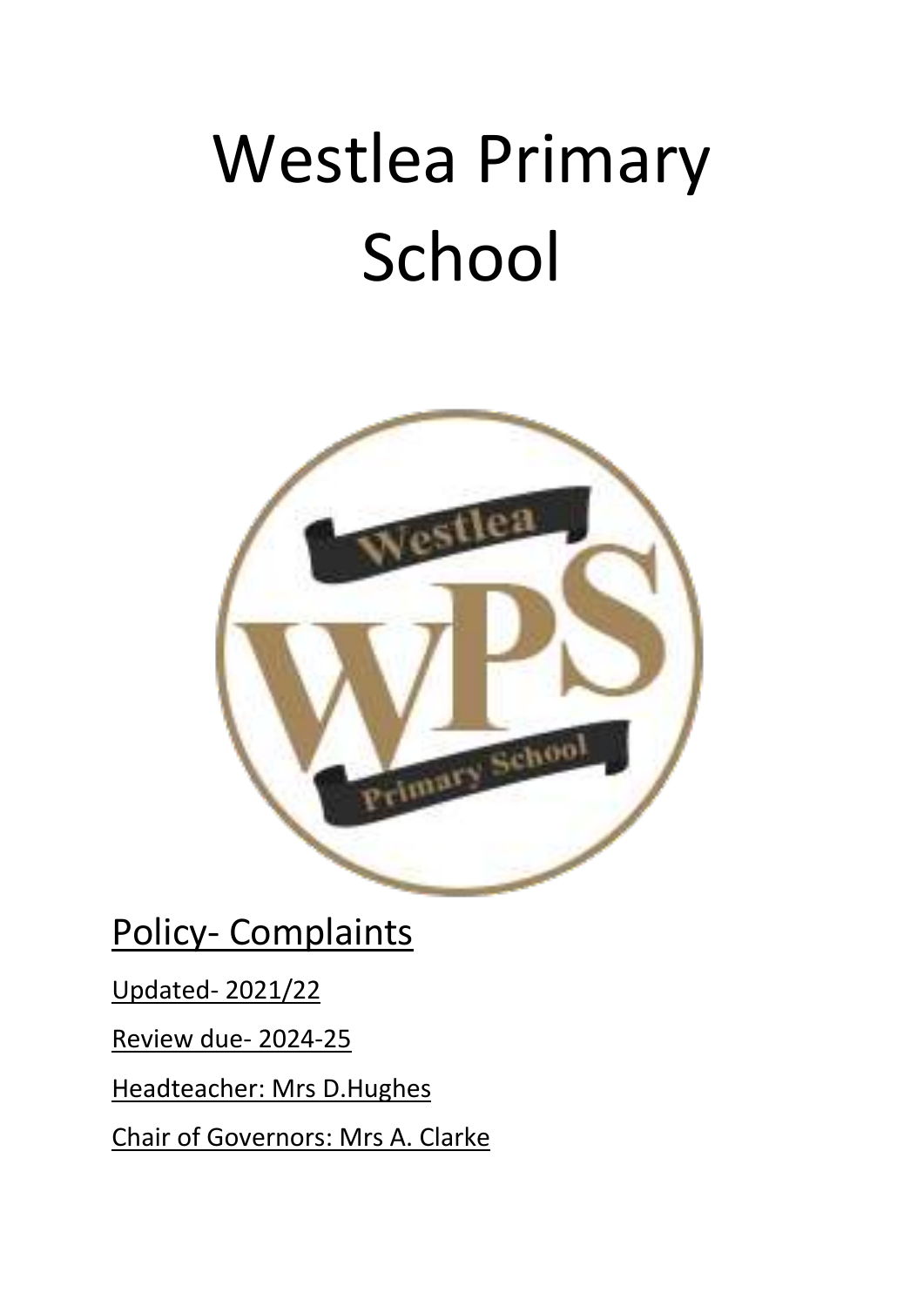### Policy on Complaints

# 1 Introduction

1.1 We strive to provide a good education for all our children. The headteacher and staff work very hard to build positive relationships with all parents and carers. However, the school is obliged to have procedures in place in case there are complaints by parents or guardians. The following policy sets out the procedures that the school follows in such cases.

1.2 If any parents or carers are unhappy with the education that their child is receiving, or have any concerns relating to the school, we encourage them to talk to the child's class teacher immediately.

1.3 We deal with all complaints in accordance with procedures laid down by the LA. If the school itself cannot resolve a complaint, those concerned can refer the matter to the LA.

1.4 All parents and carers have the right, as a last resort, to appeal to the Secretary of State for Education, if they still feel that their complaint has not been properly addressed.

# 2 Aims and objectives

2.1 Our school aims to be fair, open and honest when dealing with any complaint. We give careful consideration to all complaints, and deal with them as swiftly as possible. We aim to resolve any complaint through dialogue and mutual understanding. In all cases, we put the interests of the child above all else. We provide sufficient opportunity for any complaint to be fully discussed, and then resolved.

### 3 The complaints process

3.1 If a parent is concerned about anything to do with the education that we are providing at our school, they should, in the first instance, discuss the matter with their child's class teacher. In our experience, most matters of concern can be resolved positively in this way. All teachers work very hard to ensure that each child is happy at school, and is making good progress; they naturally want to know if there is a problem, so that they can take action before it seriously affects the child's progress.

3.2 Where parents or carers feel that a situation has not been resolved through contact with the class teacher, or that their concern is of a sufficiently serious nature, they should make an appointment to discuss it with the headteacher. The